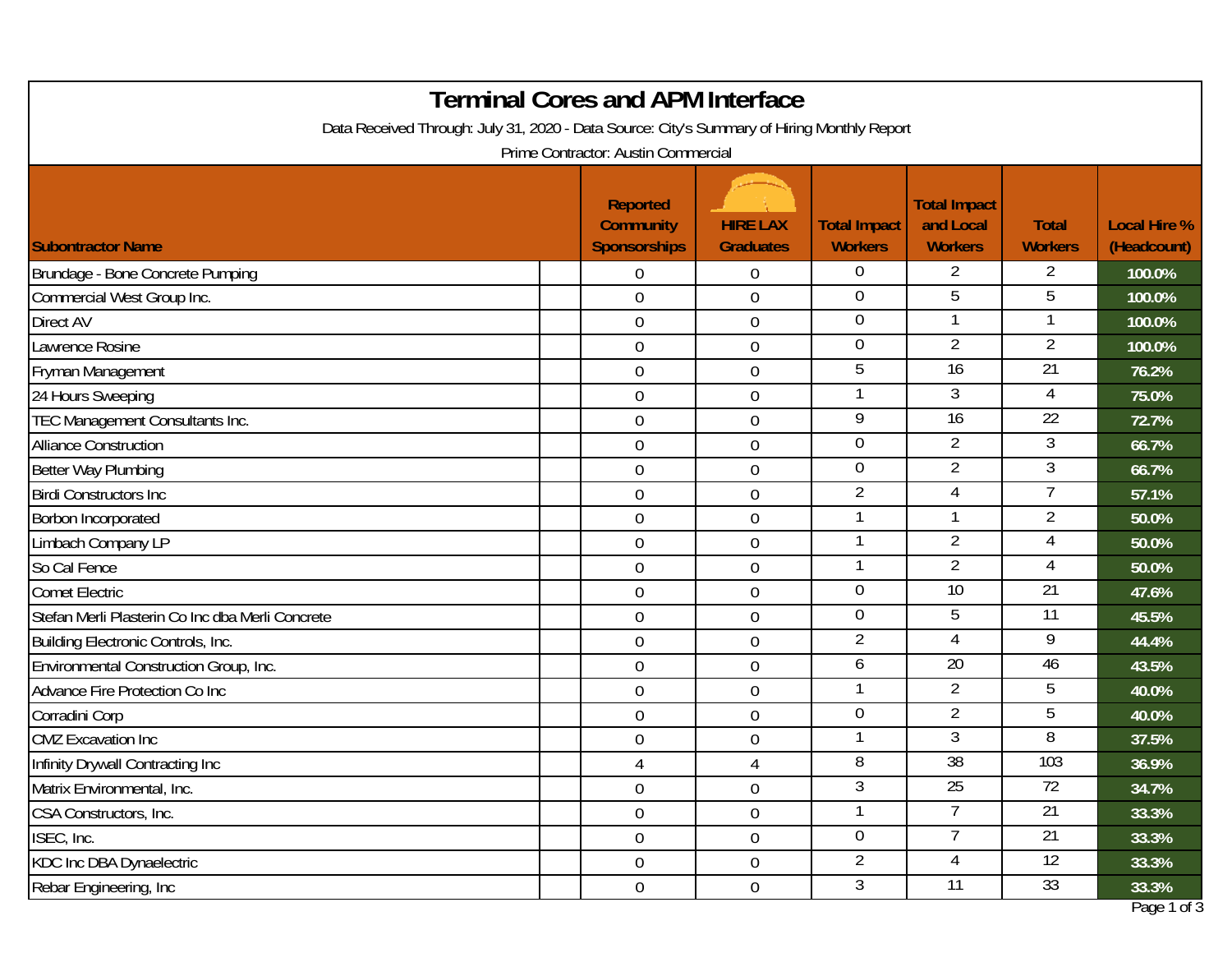| <b>Terminal Cores and APM Interface</b>                                                     |                                                            |                                     |                                       |                                                    |                                |                                    |  |  |
|---------------------------------------------------------------------------------------------|------------------------------------------------------------|-------------------------------------|---------------------------------------|----------------------------------------------------|--------------------------------|------------------------------------|--|--|
| Data Received Through: July 31, 2020 - Data Source: City's Summary of Hiring Monthly Report |                                                            |                                     |                                       |                                                    |                                |                                    |  |  |
| Prime Contractor: Austin Commercial                                                         |                                                            |                                     |                                       |                                                    |                                |                                    |  |  |
| <b>Subontractor Name</b>                                                                    | <b>Reported</b><br><b>Community</b><br><b>Sponsorships</b> | <b>HIRE LAX</b><br><b>Graduates</b> | <b>Total Impact</b><br><b>Workers</b> | <b>Total Impact</b><br>and Local<br><b>Workers</b> | <b>Total</b><br><b>Workers</b> | <b>Local Hire %</b><br>(Headcount) |  |  |
| CSI Electrical Contractors, Inc.                                                            | $\overline{0}$                                             | $\mathbf 0$                         | 0                                     | 3                                                  | 10                             | 30.0%                              |  |  |
| J Colavin & Son Inc.                                                                        | $\mathbf 0$                                                | $\boldsymbol{0}$                    | $\Omega$                              | 4                                                  | $\overline{14}$                | 28.6%                              |  |  |
| Murray Plumbing & Heating Corp                                                              | $\mathbf 0$                                                | $\boldsymbol{0}$                    |                                       | 3                                                  | $\overline{11}$                | 27.3%                              |  |  |
| Service Connected II Inc DBA SC Building Ma                                                 | $\mathbf 0$                                                | $\mathbf 0$                         | $\overline{0}$                        | $\overline{2}$                                     | 8                              | 25.0%                              |  |  |
| Traffic Management Inc                                                                      | $\overline{0}$                                             | $\mathbf 0$                         |                                       | 4                                                  | 16                             | 25.0%                              |  |  |
| Control Air Conditioning Corporation                                                        | $\mathbf 0$                                                | $\boldsymbol{0}$                    | $\overline{0}$                        | $\overline{7}$                                     | $\overline{29}$                | 24.1%                              |  |  |
| G.O. Rodriguez Trucking, Inc                                                                | $\overline{0}$                                             | $\mathbf 0$                         |                                       | 5                                                  | 22                             | 22.7%                              |  |  |
| Perez Construction Group, Inc.                                                              | $\mathbf 0$                                                | $\boldsymbol{0}$                    | 1                                     | $\overline{7}$                                     | 32                             | 21.9%                              |  |  |
| Rosendin Electric, Inc.                                                                     | $\overline{0}$                                             | $\mathbf 0$                         | 4                                     | $\overline{19}$                                    | 92                             | 20.7%                              |  |  |
| ConnorP81, Inc.                                                                             | $\boldsymbol{0}$                                           | $\boldsymbol{0}$                    | $\overline{0}$                        |                                                    | 5                              | 20.0%                              |  |  |
| P S 1 3 G Inc dba Partition Specialties                                                     | $\mathbf 0$                                                | $\mathbf 0$                         | $\overline{0}$                        |                                                    | 5                              | 20.0%                              |  |  |
| Streamline Fire Protection, Inc.                                                            | $\boldsymbol{0}$                                           | $\boldsymbol{0}$                    |                                       | 2                                                  | 10                             | 20.0%                              |  |  |
| Xcel Mechanical Systems, Inc                                                                | $\boldsymbol{0}$                                           | $\boldsymbol{0}$                    | 0                                     | 2                                                  | 10                             | 20.0%                              |  |  |
| Elite Line Services Inc                                                                     | $\overline{0}$                                             | $\boldsymbol{0}$                    |                                       | 3                                                  | 16                             | 18.8%                              |  |  |
| Jones Sign Co, Inc.                                                                         | $\mathbf 0$                                                | $\boldsymbol{0}$                    |                                       |                                                    | 6                              | 16.7%                              |  |  |
| Martin Bros/Marcowall Inc                                                                   | $\overline{0}$                                             | $\boldsymbol{0}$                    | $\Omega$                              | $\overline{2}$                                     | 12                             | 16.7%                              |  |  |
| <b>Brandsafway Services</b>                                                                 | 0                                                          | $\boldsymbol{0}$                    | $\overline{0}$                        | $\overline{2}$                                     | 13                             | 15.4%                              |  |  |
| Aldridge Electric Inc dba Aldridge                                                          | $\overline{0}$                                             | $\boldsymbol{0}$                    |                                       |                                                    |                                | 14.3%                              |  |  |
| <b>Western Industrial Contractors</b>                                                       | $\mathbf 0$                                                | $\boldsymbol{0}$                    | $\Omega$                              |                                                    |                                | 14.3%                              |  |  |
| ARB, Inc.                                                                                   | $\overline{0}$                                             | $\overline{0}$                      | $\overline{2}$                        | 4                                                  | 40                             | 10.0%                              |  |  |
| Condon-Johnson & Associates, Inc                                                            | 0                                                          | $\boldsymbol{0}$                    | 0                                     | $\overline{2}$                                     | 20                             | 10.0%                              |  |  |
| California Hi-Tech Floors, Inc                                                              | $\overline{0}$                                             | $\overline{0}$                      | $\Omega$                              |                                                    | 11                             | 9.1%                               |  |  |
| Jordan Drywall Inc                                                                          | $\overline{0}$                                             | $\mathbf 0$                         | $\overline{0}$                        |                                                    | $\overline{11}$                | 9.1%                               |  |  |
| Jezowski & Markel Contractors, Inc                                                          | $\Omega$                                                   | $\mathbf 0$                         | $\overline{0}$                        |                                                    | 16                             | 6.3%                               |  |  |
| Bragg Investment Co Inc DBA Bragg Crane                                                     | $\overline{0}$                                             | $\boldsymbol{0}$                    |                                       |                                                    | 69                             | 5.8%                               |  |  |
| Air Balance Co                                                                              | $\overline{0}$                                             | $\mathbf 0$                         | $\Omega$                              | $\overline{0}$                                     |                                | 0.0%                               |  |  |
| C Below, Inc.                                                                               | $\overline{0}$                                             | $\mathbf 0$                         | $\overline{0}$                        | $\overline{0}$                                     | 11                             | 0.0%                               |  |  |
| California Construction Labor Services                                                      |                                                            |                                     | 0                                     | 0                                                  |                                | $9.0\%$ 2 of                       |  |  |